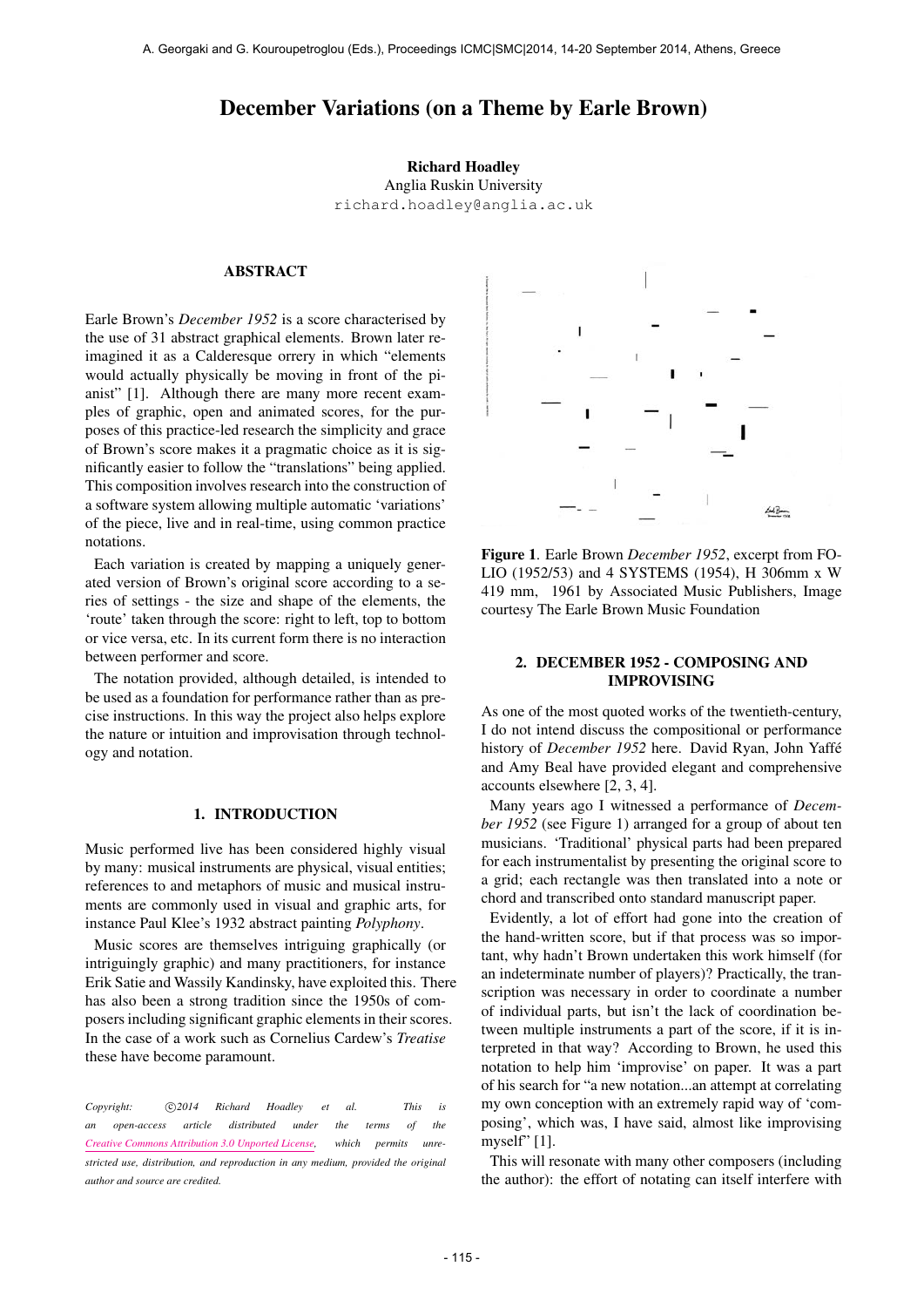the process of composing. While composing with technology does not immediately help with this - it slows down the process for many - once a satisfactory computer aided system has been constructed (composed?), improvising using other media such as physical movement or drawing can be a very effective compositional method. More traditional paper-based systems are often used in this way - quickly drawn sketches outline complex imaginings, preparing the way for the real work of getting the dots right.

In another statement by Brown, he felt that in a possible physical version of *December 1952* "there would be a possibility of the performer playing very spontaneously, but still very closely connected to the physical movement of these objects" [1], revealing what would appear to be an ambivalence for the territory between improvisation and composition.

## 3. AUTOMATIC NOTATION

Although T.R. Green in his HCI focused analysis of notations has described music notation as principally a graphic notation it also includes many non-graphic elements enabling effective manipulation on an algorithmic level (the general MIDI format is an example of this) [5].

This division between the graphic and the semiotic is reflected in another dichotomy in music: between 'signal' and 'music' processing, succinctly observed by Carola Boehm [6]. While the author's own primary compositional inspiration lies in patterns of and relationships between the discrete packets of information called 'notes', the problems and advantages of electroacoustic signs and sounds are equally fascinating, if different. There is now more research than ever into the development of software tools for the understanding, analysing and representation of electroacoustic music. For example, see Patton [7], Blackburn [8, 9], Couprie's *EAnalysis* [10] and Clarke and Manning's *Tools for Interactive Aural Analysis* [11].

Conversely, since Brown's experiments in the 1950s there has been significant interest in graphic and, when technology has allowed, interactive scores. This use of technology has in some cases enabled a fuller understanding of the nature of notation [12].

## 3.1 Other Automatic Notators

Dominique Fober, the developer of INSCORE, provides an account of other automatic notators [13] alongside descriptions of the abilities of those pieces of software to generate convincing and flexible common practice notation alongside text, graphics and other forms of image manipulation. This complements Harris Wulfson's 2007 and Jason Freeman's 2010 papers introducing automatic and real-time notators [14, 15]. Fober also places INSCORE among other current and historical paradigms of score generation such as Guido and Music XML. *Quantum Canticorum*, a composition by the author uses physical movement to influence music notation as well as audio and so the ability to format this notation live is of central importance [16].

In terms of tools for live notation, related work includes *eScore* [17, 18]: a system exploring composer/performer interactions through real-time notation developed for others to use, but presented with particular compositions as examples.

Animated notation is another related area, about which Ryan Ross Smith has established an interesting collection of work [19]. Although the practice of animated notation includes a variety of methods which do not include the live generation of material, as new software is developed it is clear that the latter will play an increasingly important role.

Collins [20] provides an overview of algorithmic and generative composition without music notation, but Michael Edwards' *Slippery Chicken* [21] is a computer aided composition (CAC) system featuring the ability to generate sophisticated common practice notation based scores.

Didkovsky and Hajdu [22], Hajdu et al. [23], Agostini and Ghisi [24] describe systems which include methods for defining and projecting notation live. MaxScore/JSML and the Bach Project use live notation as a part of more general CAC systems rather than as dedicated live notators.

#### 3.2 Why Compose Automatically?

Bearing in mind that it is in most cases appreciably more time-consuming to construct methods for composing rather than just composing, what are the reasons for pursuing this activity? Analysing what composers and commentators have said about why algorithmic processes have been used reveals divergent practices.

## *3.2.1 Algorithms as control*

Complementing the introduction to the subject (see section 3.1), Collins elsewhere suggests creativity, understanding and a certain type of control as a prime motivator: "to cite Gregory Chaitin, computer programs are frozen thought; they stand as beautiful (human), artistic, creative, intellectual objects. Algorithmic music is compositional design at a meta-level, human creativity in musical representations, examination of particular rule sets in a space of multiple music theories, with the composerdesignermusician becoming a composer-pilot through musical modelling space. Composers model composition itself, and such systems give us valuable insight into the relations of music theory, musical design and aural instantiation" [25].

#### *3.2.2 Algorithms as external agents*

In contrast, another reason often given is that algorithmic processes reveal variations, details and perspectives that wouldn't have been considered using conscious methods. The British composer Harrison Birtwistle, an early adopter of these techniques, has been particularly prominent in this amongst notation based composers [26]. In electronic music generated in real-time the process can happen each time the music is rendered, arguably providing a level of 'interpretation' not usually available (and often not desirable) in fixed-media pieces.

## *3.2.3 Algorithms as a part of composition*

David Cope has discussed his perhaps unsurprising view that the act of composition is by definition algorithmic: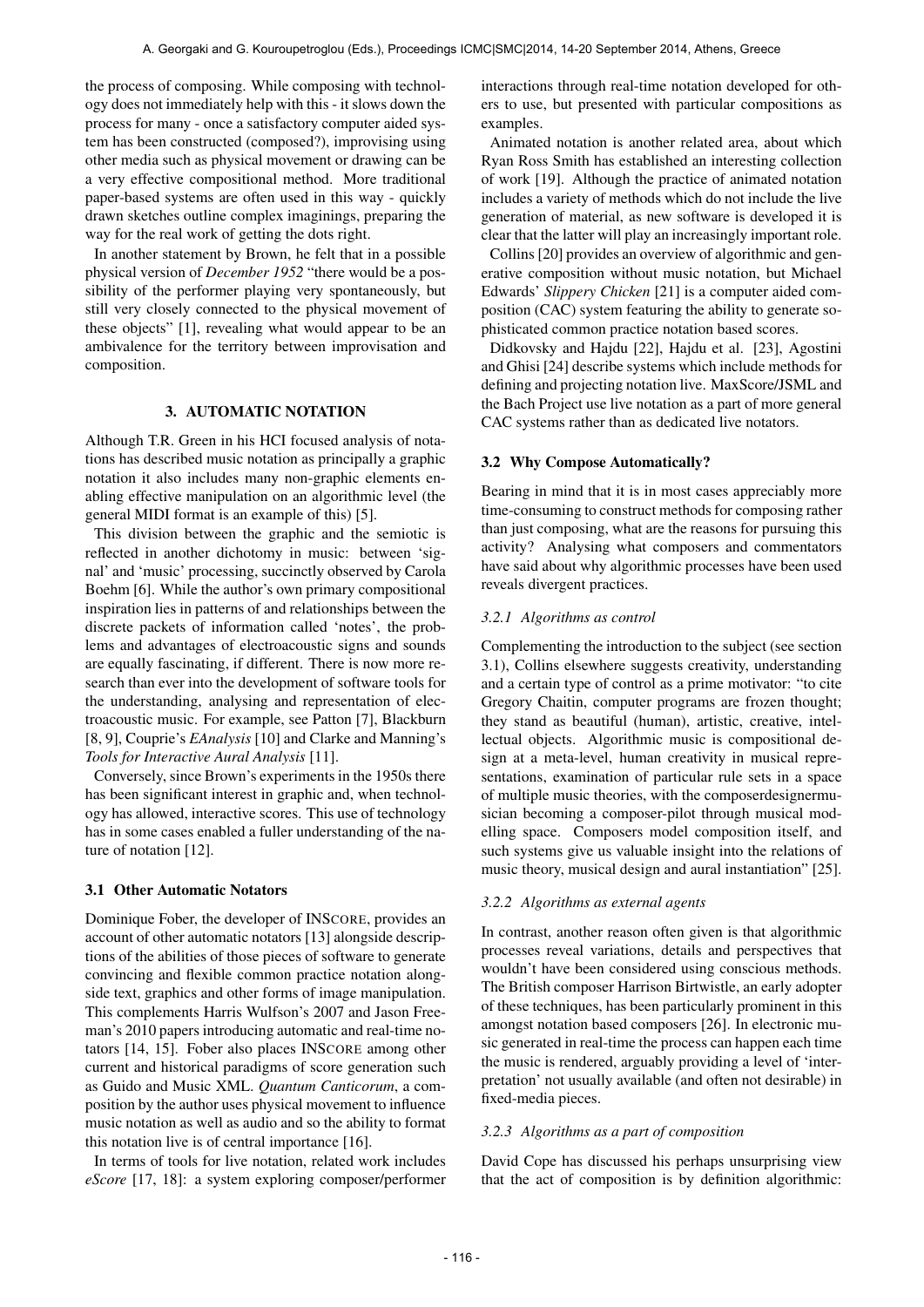"Every composition is a finite sequence of steps. It is logical, then, to assume that...the act of composing is as an algorithmic process. Algorithms emerge...as the most appropriate tool for the creation and study of music" [27], and elsewhere: "I do not believe that one can compose without using at least some algorithms." [28]

## 3.3 Why Notate Automatically?

## *3.3.1 Synchronisation and improvisation*

In compositions by the author where the movement of dancers is acquired and the data used [29, 16, 30], live notation is crucial in order to ensure synchronisation of both tempo and frequency/pitch between the generated audio, notation (and therefore instrumental performance) and the dancer's movements directly influencing the algorithmic processes.

As an aside, these methods also allow non-experts (such as children) to express themselves through movement and hear the result in real-time - this is very much enhanced if it happens in real-time.

## *3.3.2 Mapping and translation*

One of the key hypotheses of this work is that it is possible to 'translate' expressive gestures from the graphic domain into the musical domain and that any such translation will enhance the musical experience. To the extent that music notation is already a graphical language this shouldn't be too great a cognitive leap. The idea of mapping and translation has been increasingly (and justifiably) criticised over recent years [31, 32], but these need not be one-to-one mappings or 'mickey mousing' and may involved many-tomany or mappings between ambiguously related functions.

#### *3.3.3 Auditioning*

While not reliant on real-time generation of notation, implementing methods of synchronous audition of generated material enables immediate testing of compositional decisions involving algorithms. This is more akin to practices in electroacoustic or acousmatic music where it is normal to be able to hear versions of the music as it is composed.

## 3.4 Live Notation and Improvisation

This research includes investigation of the middle-ground between composition and tool or instrument and it is therefore important that there is sufficient time during rehearsals to discuss, implement and practice these translations with performers. A hypothesis is that the use of live notation performed at the moment of creation by a human musician (in addition to algorithmically generated audio triggered and modulated by the same movements) will gain an advantage through utilisation of the musician's training enabling levels of expression, tonal quality, interaction and feedback unobtainable in other ways.

The relationship that exists between compositions which use these methods and improvisation also needs investigation. Figures 2 and 3 (also see Figure 4) show contrasting phrases which have been generated live during rehearsal or performance. The instrumentalist, in this case a pianist, is presented with very specific pitches and durations to play.



Figure 4. The 'graphic' of Variation 8

These are crucial to the identity of the music: two 'types' are deliberately contrasted with each other for aesthetic purposes. In each case, the tessitura is informed by the vertical position of the particular graphic.

These phrases are purely ephemeral. They are generated and then a few moments later deleted or replaced. While both instrumentalist and composer are aware of the type of material that is likely to occur, any detail remains unknown. While the instrumentalist is encouraged to follow the score as closely as possible, there can be no wrong or right notes. The process lies somewhere between performance and improvisation: a position that may take a little time for some performers to become fully familiar with, but not one that is fundamentally problematic (the reactions of performers to some of these phenomena are described elsewhere [29]: after an initial period of adjustment, most performers are enthusiastic about the possibilities of this type of performance). Unlike some other examples of cross-domain mapping, the techniques used in these compositions rely on the performing expertise of the instrumentalist to take advantage of the live notation. Performers who are most used to contemporary music practice with limited rehearsal time will be best placed to work with the system.

These processes and a performer's reactions to them reveal differences and similarities between improvisation and performing-composing with notation. The results might be considered a particular balance between improvisation and composition, or 'comprovisation' as has been suggested by Sandeep Bhagwati [33].

## 4. TECHNICAL ENVIRONMENT

Algorithmic processes are constructed within *sclang*, the language part of the SuperCollider (SC) audio environment [34, 35]. The algorithms generate time and pitch values which are then sent to either the SCsynth or, via OSC (im-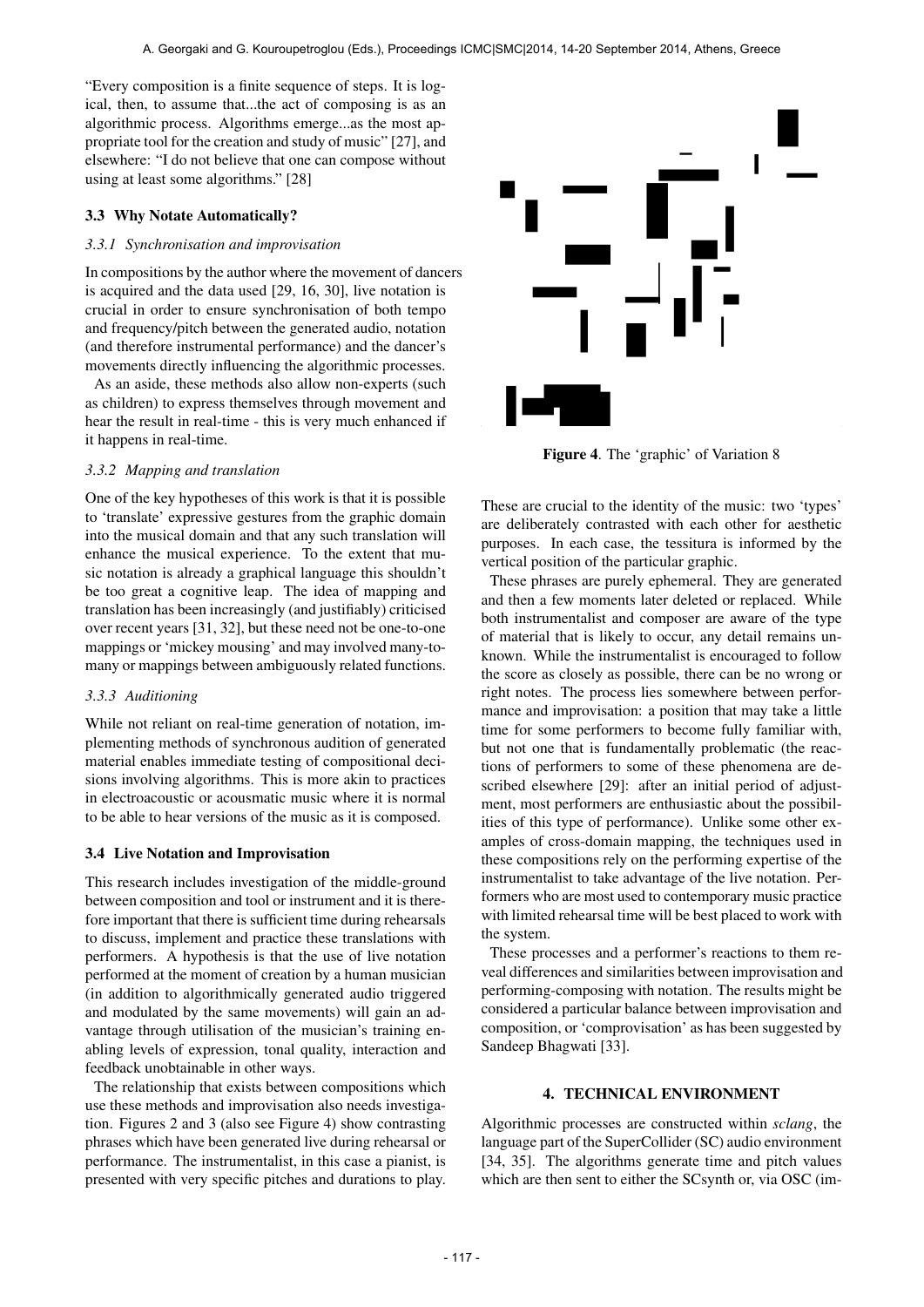

Figure 2. A rendering of the opening of *December Variations*



Figure 3. A rendering of *Variation 8* .

plemented as an SC class by the author), to the programme INSCORE [13] which is able to generate a variety of notations, including standard music notation. While, for both technical and musical reasons I am currently concentrating on the latter, I am involved in collaborative projects using generative graphics and original, algorithmically generated text. (As an aid to the composition and rehearsal processes, it is technically possible, if not musically desirable, to use a 'synthesised' player instead of a human musician.)

#### 5. THE GENERATIVE PROCESS

All musical material is derived from analysis of the original Earle Brown score. The graphic elements used here were reproduced with a graphics programme and the measurements stored - this process will be automated in future. This object, for instance:

 $dec[0] = [15.1694, 1.0583, 0, 45.8611, 26.8111]$ 

is 15.1694 units wide, 1.0583 units tall, has a rotation of zero degrees, is 45.8611 units from the left-hand side of the page and 26.8111 units from the top of the page. Each element is defined in this way  $1$  enabling easy re-ordering. By default, the score is read from left to right and top to bottom, but it is very simple to reverse either or both of these presets. It would be quite straightforward to construct generative readings which 'wander' through the picture (as suggested by Nicolas Collins [36]), but this would make any relationship to the original score quite impenetrable and so less practical while the composition is still in development.

Having declared the dimensions of all elements, a number of functions are used to manipulate, reinvent, interpret and playback the data.

The following section describes the main variables currently available to generate the theme and its variations. As will be noted, these were implemented progressively in order to generate the type of piece that is now the result; it will be interesting to test the same processes on different graphic inputs - in particular possibly dynamic ones.

#### 5.1 **rNum**

A global control, rNum determines the level of randomisation required in a given variation (see Figure 4). This rather crude determinant will be specified in increasing detail in subsequent developments.

On generation, a 2d array is created comprising the relevant notes (see section 5.6) and a duration. For illustration here is one such member out of the original 31:

[ [ 59, 64, 67 ], 0.5 ]

## 5.2 **˜tempo** and **˜rel**

˜tempo is used to determine the actual playback duration of this item. The associated control ˜rel is used to determine the release time of a given event.

#### 5.3 **˜rubato** and **˜quantise**

Rubato (˜rubato and rubatoOffset) are used to colour synthesised playback for auditioning. Quantisation (~quantise) controls notational granularity. Rhythm, particularly when using tuplets algorithmically, can be difficult to notate, especially when dealing with this *prima vista* material.

<sup>&</sup>lt;sup>1</sup> These are relative measurements only. The data are scaled between SuperCollider, INScore and the relevant computer screen; the scale of the original image is less relevant.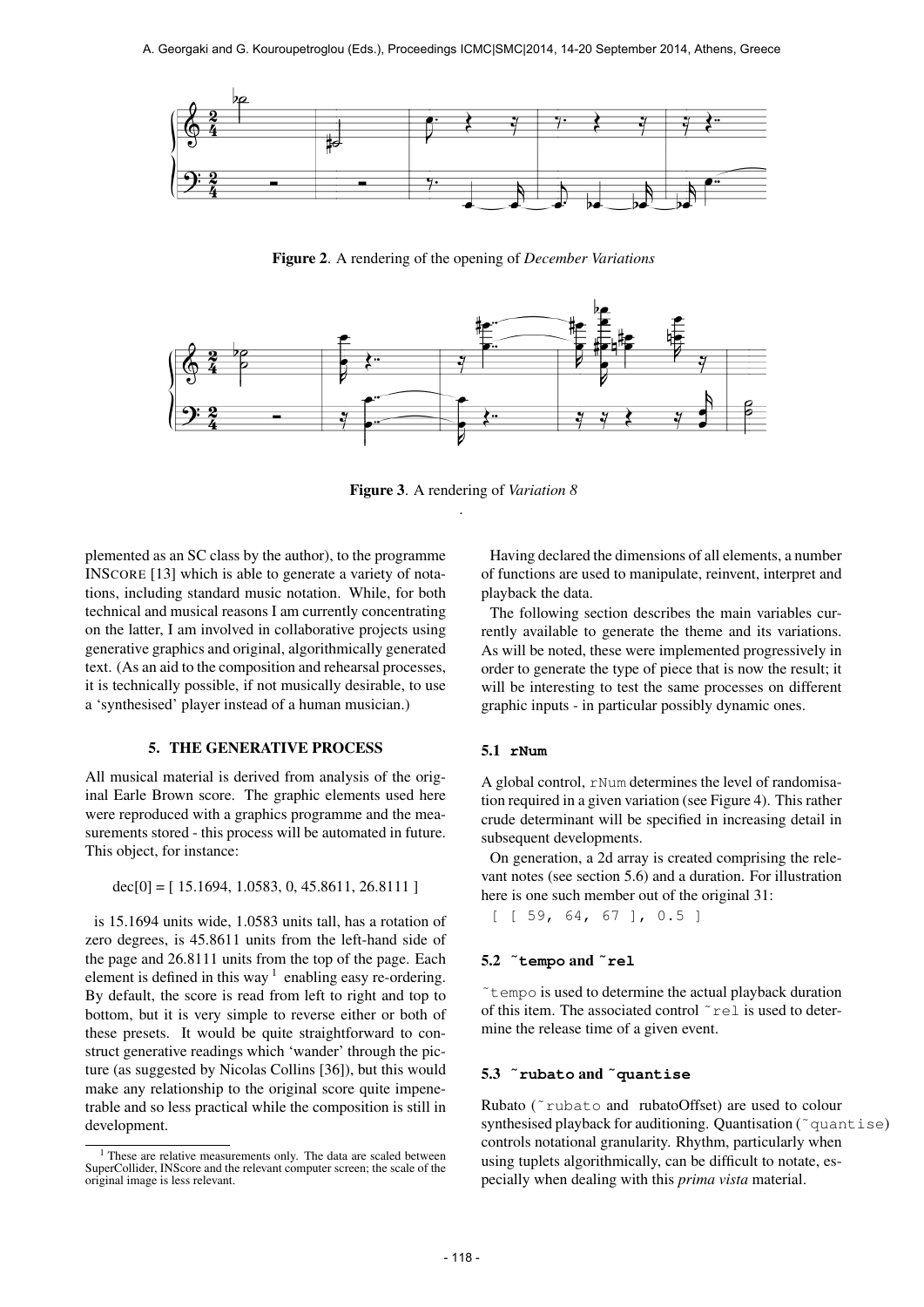#### 5.4 **startStop**

Most variations use all graphic elements in a single variation, but in some cases contrasting textures were used. startStop enables the ability to choose where a passage should begin and end. It is described in terms of the sequence of graphic elements (in this piece, 0-30 is the full range). ˜newDecember specifies whether a new 'page' of notation begins  $(\text{true})$  or not. This is the case in variation 4, where the first and last 15 elements are defined in highly contrasting ways.

## 5.5 **lohi**

lohi determines the pitch range of a given variation. This is given in MIDI values, for instance: [50, 90].

## 5.6 **chordHeight**

chordHeight, for instance [1, 6], will scale the relevant dimension of an object (from within its own appropriate range) to a value in this case between 1 and 6. This value represents the number of notes generated in the chord.

#### 5.7 **chordIntervals** and **intervalWeighting**

chordIntervals determines the range of intervals permitted in the entity while intervalWeighting prescribes the likelihood of these intervals being chosen.

#### 5.8 Performing

The above outlines the level of 'interpretation' currently available in the composition. Each variation is a function with its own set of global and local variables and arguments. In order to provide control over the tempo and timing of each variation, the performer must evaluate a function on the computer before playing each variation. This is achieved by evaluating a single line of code in SuperCollider (pressing the enter key or equivalent) - this could also be achieved via foot-switch, etc.

## 6. CONCLUSIONS AND FUTURE WORK

This research provides insights into and answers for questions concerning composition, notation and performance: how does notation provided in real-time (a type of sightreading) effect the performance? How is it different from 'completely' improvised performances? How might it work when coordinating multiple instruments?

There are also interesting challenges remaining regarding how and when to present notation. In 1970 Earle Brown revealed "I have a sketch for a physical object, a threedimensional box in which there would be motorized elements... as the elements in December are on the paper. ...[It] would...sit on top of the piano and...the vertical and horizontal elements would...physically be moving in front of elements as they approached each other... the performer playing very spontaneously, but still very closely connected to the physical movement of these objects." [1]

It is clear that far from being a metaphorical, abstract collection of graphics, *December 1952* is a visualisation of something more concrete (although Brown rather spoils this a moment later by saying that he was "not really ...all that interested in constructing it"!) Brown's schemes are far from impossible to implement in either software or hardware (although each has different implications) and one of the main future directions for this research points toward the implementation of Brown's vision in software. This is a graphic exercise, but the thought of implementing a notated version is compelling.

This challenge carries with it more intriguing problems, such as ensuring that notation remains usable through the animated process: schemes which uses opacity as an expressive quality such as that described by David Kim-Boyle [37] may be useful here.

There is often a tension in systems such as these: are they compositions in themselves or tools for composition. This is a difficulty that David Cope has faced when discussing the lineage of his works generated using 'Emmy' [28]. Above, I have considered the system described as a form of composition, where the controls are chosen in order to create what is intended to be a rounded, satisfying creation according to my own creative criteria. Another issue to monitor here, then, is how well the 'system' might adapt to other graphics.

Finally, and possibly most importantly, this work has been encouraged by two Brown experts, David Ryan and John Yaffé, a personal friend of Brown. Each feels that Brown would have approved of these practice-led experiments because they were using creative methods appropriate to their time [38].

#### 7. REFERENCES

- [1] E. Brown, "On December 1952," *American Music*, vol. 26, no. 1, pp. 1–12, 2008.
- [2] D. Ryan, "Earle Brown: A sketch," CD liner note for 'Earle Brown: Selected Works 1952-1965', Sony Music, New York, 2006.
- [3] J. Yaffe, "An interview with composer Earle Brown," *Contemporary Music Review*, vol. 26, no. 3-4, pp. 289– 310, 2007.
- [4] A. C. Beal, "An interview with Earle Brown," *Contemporary Music Review*, vol. 26, no. 3, pp. 341–356, 2007.
- [5] A. Blackwell, T. Green, and D. Nunn, "Cognitive dimensions and musical notation systems," in *Proceedings of International Computer Music Conference*, Berlin, 2000.
- [6] C. Boehm, "Book review," *Organised Sound*, vol. 7, no. 1, pp. 79–82, 2002.
- [7] K. Patton, "Morphological notation for interactive electroacoustic music," *Organised Sound*, vol. 12, no. 2, pp. 123–128, 2007.
- [8] M. Blackburn, "The visual sound-shapes of spectromorphology: an illustrative guide to composition," *Organised Sound*, vol. 16, no. 1, pp. 5–13, February 2011.